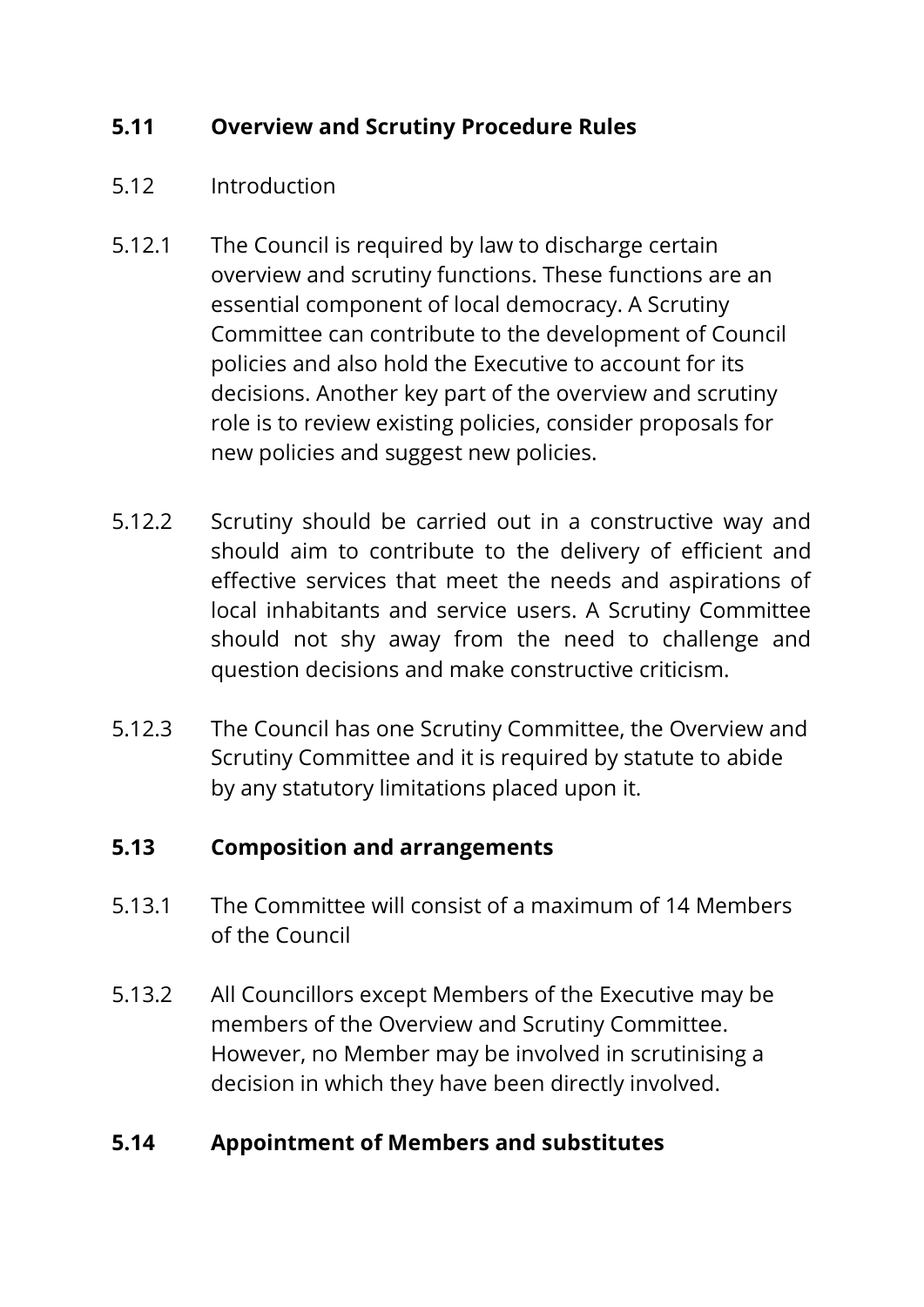5.14.1 Members and Substitutes on shall be appointed by Annual Council in accordance with the wishes of the political group to whom the seats have been allocated.

#### **5.15 Co-optees**

5.15.1 The Overview and Scrutiny Committee shall be entitled to recommend to Council the appointment of a number of people as non-voting co-optees.

## **5.16 Meetings of the Overview and Scrutiny Committee**

- 5.16.1 Meetings of the Overview and Scrutiny Committee shall be programmed in each year. There will normally be between four and six meetings of the Committee annually.
- 5.16.2 In addition, Extraordinary Meetings may be called from time to time as and when appropriate. An Extraordinary Meeting may be called by the Chairman of the Committee, by any four Members of the Committee or by the Scrutiny Officer if they consider it necessary or appropriate.

## **5.17 Quorum**

5.17.1 The quorum for the Overview and Scrutiny Committee shall be five voting members of the Committee.

# **5.18 Procedure at Overview and Scrutiny Committee meetings**

- 5.18.1 Meetings of the Overview and Scrutiny Committee and Sub-Committees shall consider the following business:
	- (a) minutes of the last meeting;
	- (b) declarations of interest;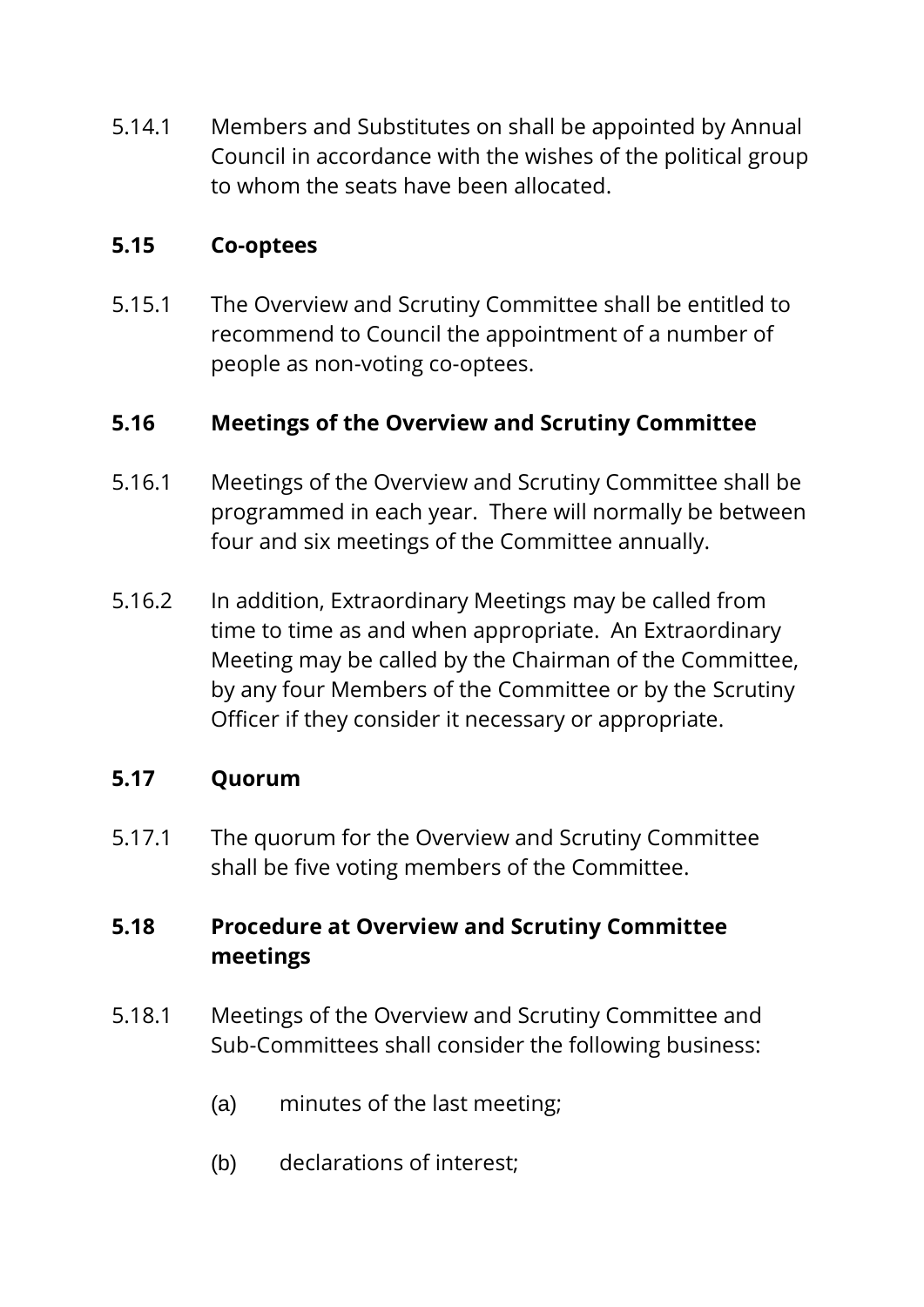- (c) public participation
- (d) consideration of any matter referred to the Committee for a decision in relation to call- in of a decision;
- (e) responses of the Executive to reports of the Committee;
- (f) consideration of the forward plan; and
- (g) the business otherwise set out on the agenda for the meeting, including the Committee's work programme.
- 5.18.2 Executive Members will be invited by the Committee in relation to items of business specific to their portfolio.
- 5.18.3 Where the Committee conducts inquiries (for example, with a view to policy options), it may also ask people to attend committee meetings to assist Members which are to be conducted in accordance with the following principles:
	- (a) that the inquiry be conducted fairly and all Members of the Committee be given the opportunity to ask questions of attendees, and to contribute and speak;
	- (b) that those assisting the Committee by giving evidence be treated with respect and courtesy; and
	- (c) that the inquiry be conducted so as to maximise the efficiency of the investigation or analysis.
- 5.18.4 Following any investigation or review, the Committee shall prepare a report, for submission to the Executive and/or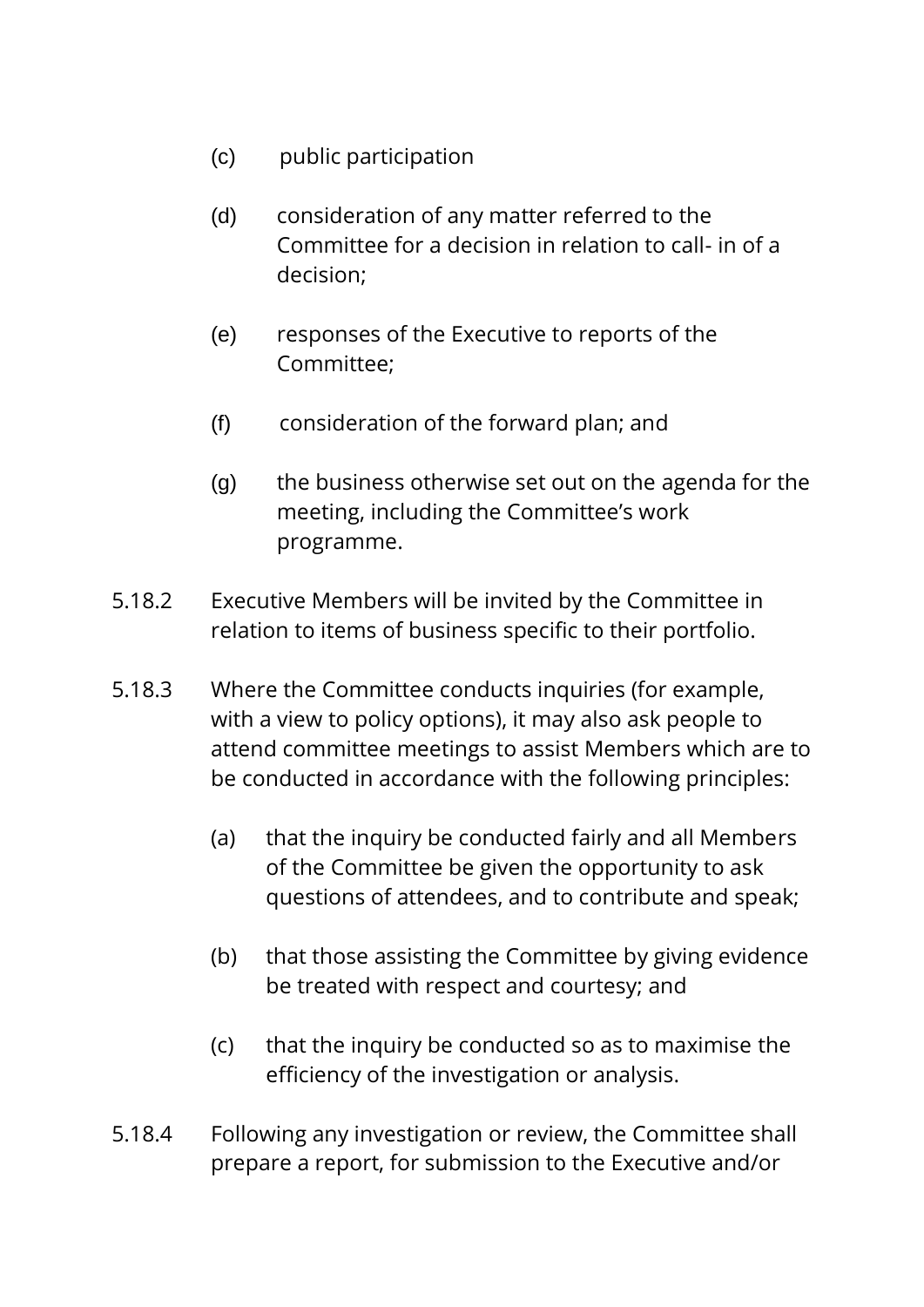Council as appropriate and shall make its report and findings public.

# **5.19 Public Participation**

- 5.19.1 In the event that a member of the public has proposed a topic for the Overview and Scrutiny Committee to scrutinise which has been accepted by the Chairman, the member of the public will have the opportunity to address the Committee at the meeting that the item appears on the agenda.
- 5.19.2 Each member of the public addressing the Overview and Scrutiny Committee is allowed a maximum of three minutes in which to address the Committee, up to a maximum of 15 minutes in total from members of the public.
- 5.19.3 Every person wishing to address the Committee should contact Democratic Services [\(democratic.services@eastherts.gov.uk\)](mailto:democratic.services@eastherts.gov.uk) by 12 noon, three working days before the meeting. This must be submitted in writing.
- 5.19.4 The Monitoring Officer reserves the right to omit or refuse a request which includes any matter which appears to be defamatory, frivolous, offensive or for any other legitimate reason.

## **5.20 Overview and Scrutiny Committee Chairman**

5.20.1 The Chairman of the Overview and Scrutiny Committee will be appointed by Council at its annual meeting. The Vice-Chairman will be appointed by the Committee at its first meeting of the Civic Year.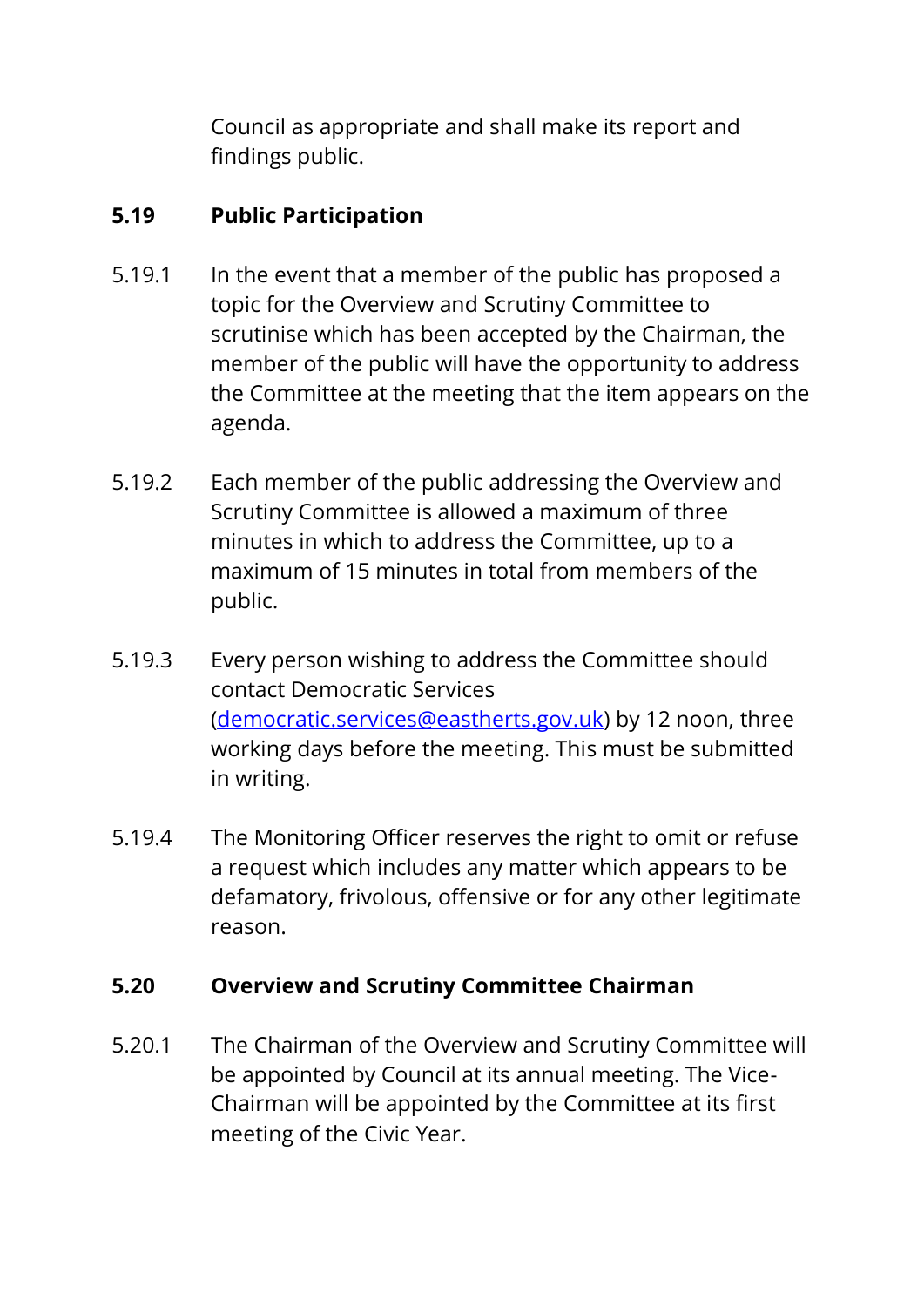- 5.20.2 In the event that there is more than one political group within the Council, it will be desirable for:
	- (a) the Overview and Scrutiny Committee to be chaired by a Member who is not a Member of the majority group; and
	- (b) the Vice-Chairman of the Overview and Scrutiny Committee to be a Member of the majority group.
- 5.20.3 The Chairman and Vice-Chairman will hold office until:
	- (a) they resign from the office of Chairman or Vice-Chairman;
	- (b) they are no longer a Councillor; or
	- (c) they are removed by a resolution of the Council.
- 5.20.4 Upon the occurrence of a vacancy in the office of Chairman or Vice-Chairman, the Committee shall fill the vacancy at its next ordinary meeting

#### **5.21 Work programme**

- 5.21.1 The Overview and Scrutiny Committee will be responsible for setting their own Work Programme and in doing so they shall take into account wishes of Members of that Committee who are not Members of the largest political group on the Council. The Work Programme should retain flexibility to deal with urgent issues.
- 5.21.2 In setting its work programme, the Overview and Scrutiny Committee shall take into account;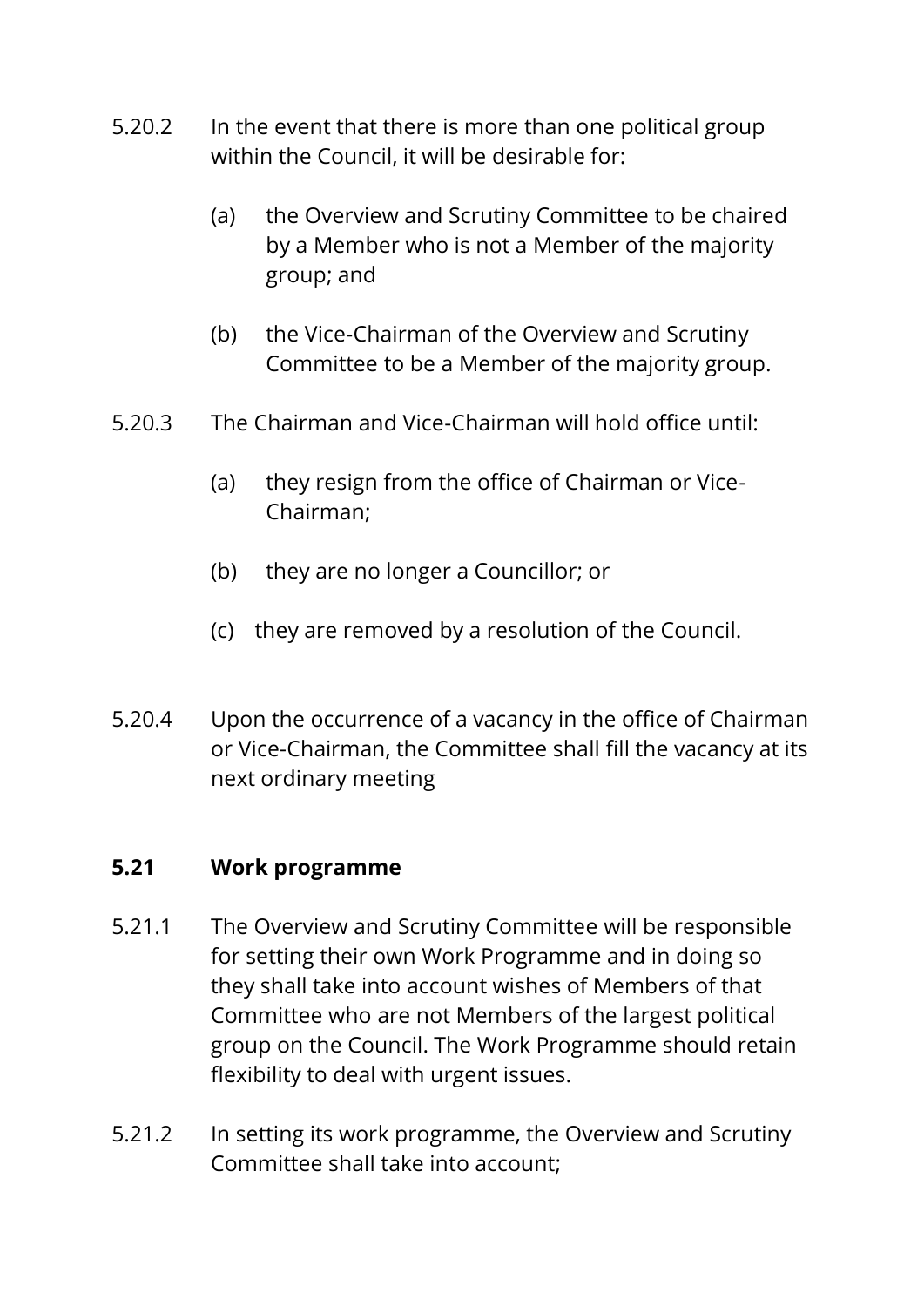- (a) the council's corporate and strategic priorities;
- (b) significant policies in the forward plan;
- (c) submissions from members of the public;
- (d) submissions from Members/Executive; and
- (e) should have a clear rationale for including items for consideration and with regard to the forward plan, ensuring that the largest, strategic items are given precedence.
- 5.21.3 The Committee will be 'forward-looking', shaping new policies at an early stage of their development, and undertaking reviews of existing policies or service delivery models in order to look to make future improvements.

## **5.22 Terms of Reference**

- 5.22.1 The Overview and Scrutiny Committee has the following functions:
	- (a) Discharge the statutory functions granted to the Committee by Section 21 of the Local Government Act 2000, as amended, plus consideration of any matter referred to it under Section 21A, plus any powers and functions conferred under Sections 21A, 21B and 21D of the Local Government Act 2000;
	- (b) To review or scrutinise decisions made, or other action taken, in connection with the discharge of any functions which are the responsibility of the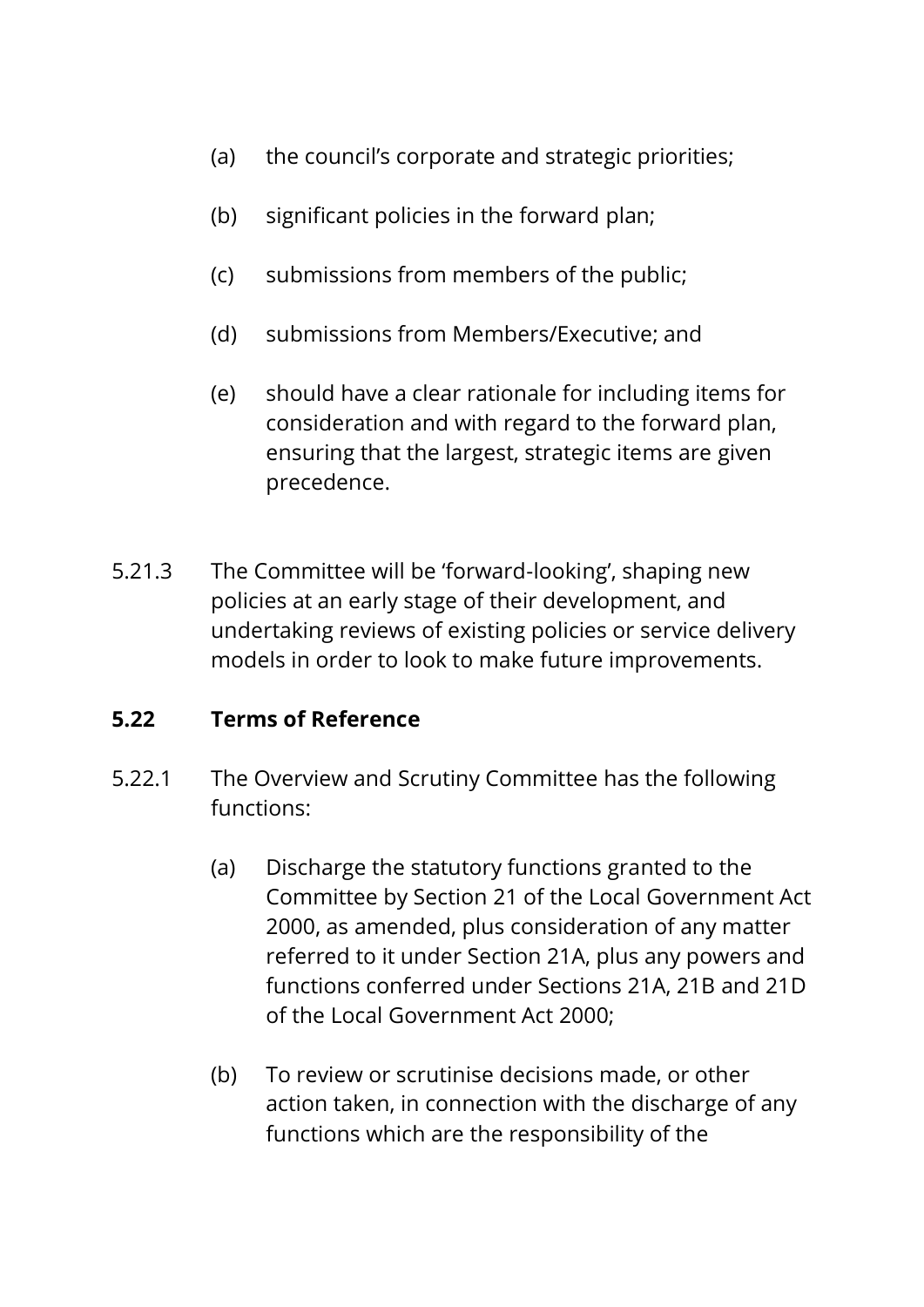Executive.

- (c) To make reports or recommendations to the authority or the Executive with respect to the discharge of any functions which are the responsibility of the Executive;
- (d) Pursuant to the requirements of the Police and Justice Act 2006 (as amended) review or scrutinise decisions made, or other action taken, in connection with the discharge by the Council and other bodies and persons responsible for crime and disorder strategies for the area or in relation to a local crime and disorder matter, and to make reports or recommendations to the Council for the discharge of those functions, and arrange for copies of any report to be sent to those bodies and persons responsible for crime and disorder strategies for the area (and such other co-operating persons and bodies as it thinks appropriate);
- (e) To consider a local crime and disorder matter, (including in particular forms of crime and disorder that involve anti-social behaviour or adversely affecting the local environment, or the misuse of drugs, alcohol and other substances), referred to it by any member of the Council or by Executive pursuant to the requirements of the Police and Justice Act 2006 (as amended);
- (f) Question members of the Executive and/or Committees and/or officers about their views on issues and proposals affecting the area and to make reports or recommendations to the authority or the Executive on matters which affect the authority's area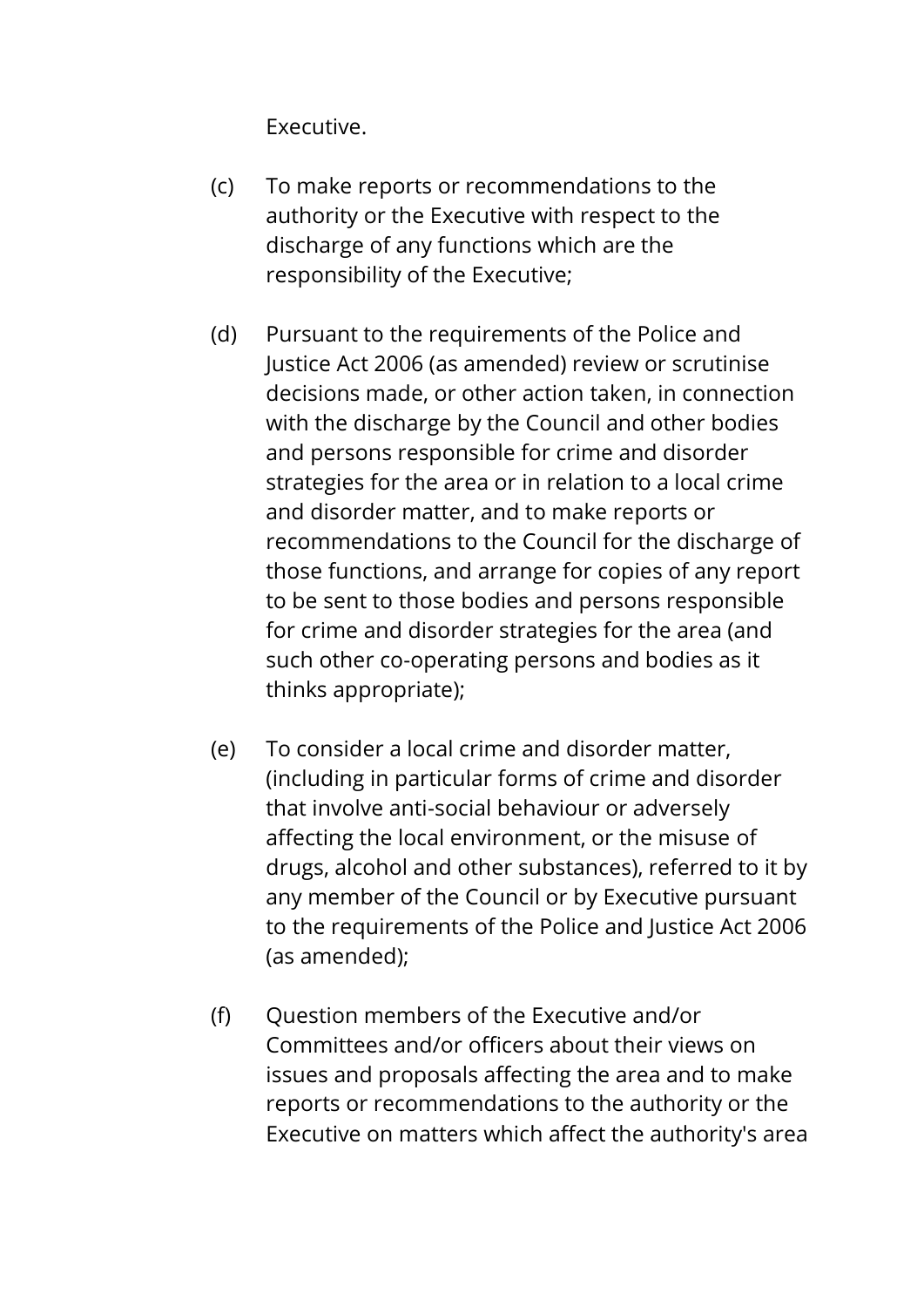or the inhabitants of that area;

- (g) Liaise with external organisations operating in the area, whether national, regional or local, to ensure that the interests of local people are enhanced by collaborative partnership working;
- (h) Conduct research, community and other consultation in the analysis of policy issues and possible options;
- (i) Consider mechanisms to encourage and enhance community participation in the development of policy options;
- (j) Consider the impact of policies to assess if they have made a difference;
- (k) To consider the Forward Plan and comment as appropriate prior to any decision being made;
- (l) Consider reports relating to the authority's use of the Regulation of Investigatory Powers Act (2000) (RIPA);
- (m) To review performance against the Council's agreed objectives / priorities and scrutinise the performance of the Council in relation to its policy objectives, performance targets and/or service areas. To consider risk to the achievement of those objectives/ priorities. To make recommendations to the Executive;
- (n) Receive a referral from any member of the Committee, relevant to the functions of the Committee;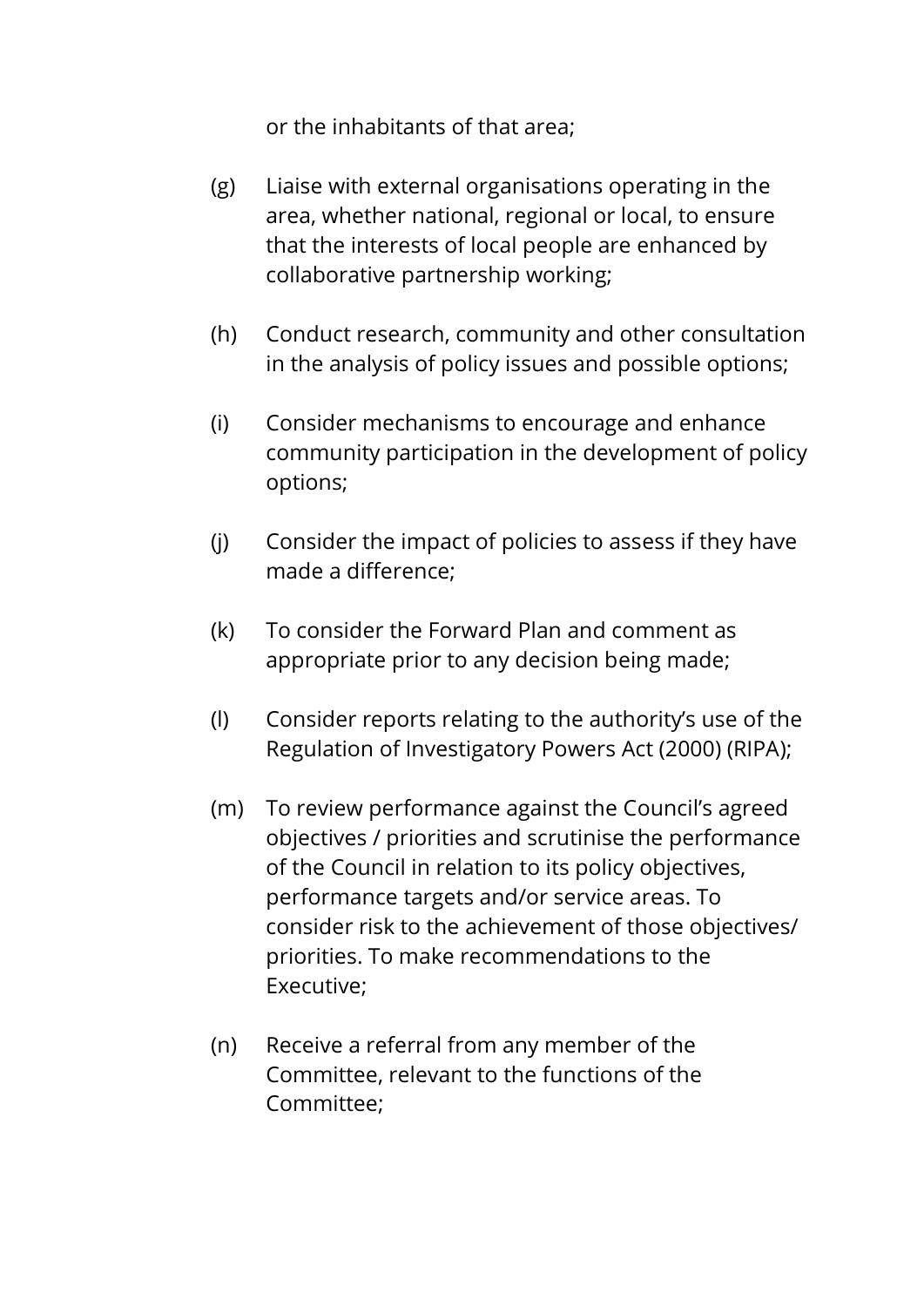- (o) To appoint time limited Rapid Reviews and/or Task and Finish Groups to undertake detailed scrutiny work report back to the Overview and Scrutiny Committee to make recommendations to the Executive;
- (p) To scrutinise decisions prior to implementation in accordance with the Council's adopted call-in procedure (as detailed below)
- (q) Consider reports relating to the authority's safeguarding responsibilities

# **5.23 Agenda items**

- 5.23.1 Any Member of the Overview and Scrutiny Committee or of its Sub-Committees shall be entitled to give notice to the Scrutiny Officer that they wish for an item relevant to the functions of the Committee or Sub-Committee to be included on the agenda for the next available meeting of the Committee or Sub-Committee, following such procedures as are established at the time. Ten working days' notice of the item should be given to the Scrutiny Officer together with sufficient information to enable the Officer to advise about the nature and purpose of the item.
- 5.23.2 On receipt of such a request, so long as it is within the relevant terms of reference, the Scrutiny Officer will ensure that it is included on the next available agenda, subject to having scoped out the work required to deliver the item and considered the feasibility of this work in terms of officer/other resources.
- 5.23.3 The Committee or Sub-Committees shall also respond, as soon as their work programme permits, to requests from the Council and the Executive to review particular areas of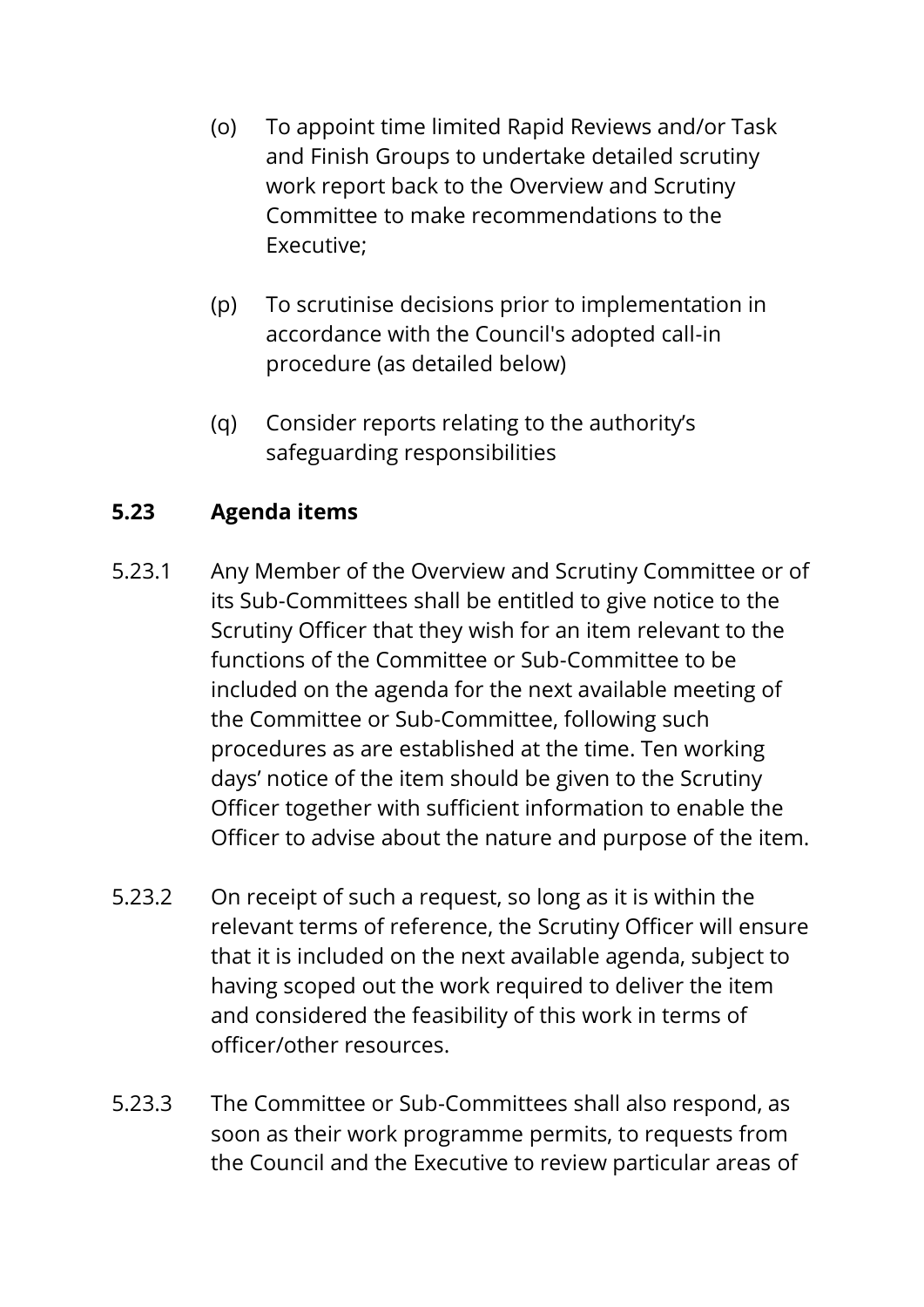council activity. Where they do so, the Committee or Sub-Committees shall report their findings and any recommendations back to the Executive and/or Council. The Council and/or the Executive shall consider the report at its next meeting.

# **5.24 Limitations of Scrutiny**

- 5.24.1 The Overview and Scrutiny Committee shall have the power to receive a Call-In made in accordance with the rules at 5.31 below, relevant to any of the functions of the Committee, other than:
	- (a) A planning or licensing decision;
	- (b) Any matter relating to an individual or entity where there is already a statutory right to review or appeal (but not including the right to complain to the ombudsman);
	- (c) Any matter which is vexatious is substantially the same as a call in previously reviewed by a meeting of the Committee in the last six months, discriminatory or otherwise unreasonable;
- 5.24.2 The decision as to whether the call-in is valid or falls within (a)-(c) above rests with the Scrutiny Officer in consultation with the Monitoring Officer.

## **5.25 Reports from Overview and Scrutiny Committee**

5.25.1 Once it has formed recommendations on proposals the Committee (with support from Officers) will prepare a formal report and submit it via the Scrutiny Officer for consideration by the Executive (if the proposals are consistent with the existing Budget and Policy Framework),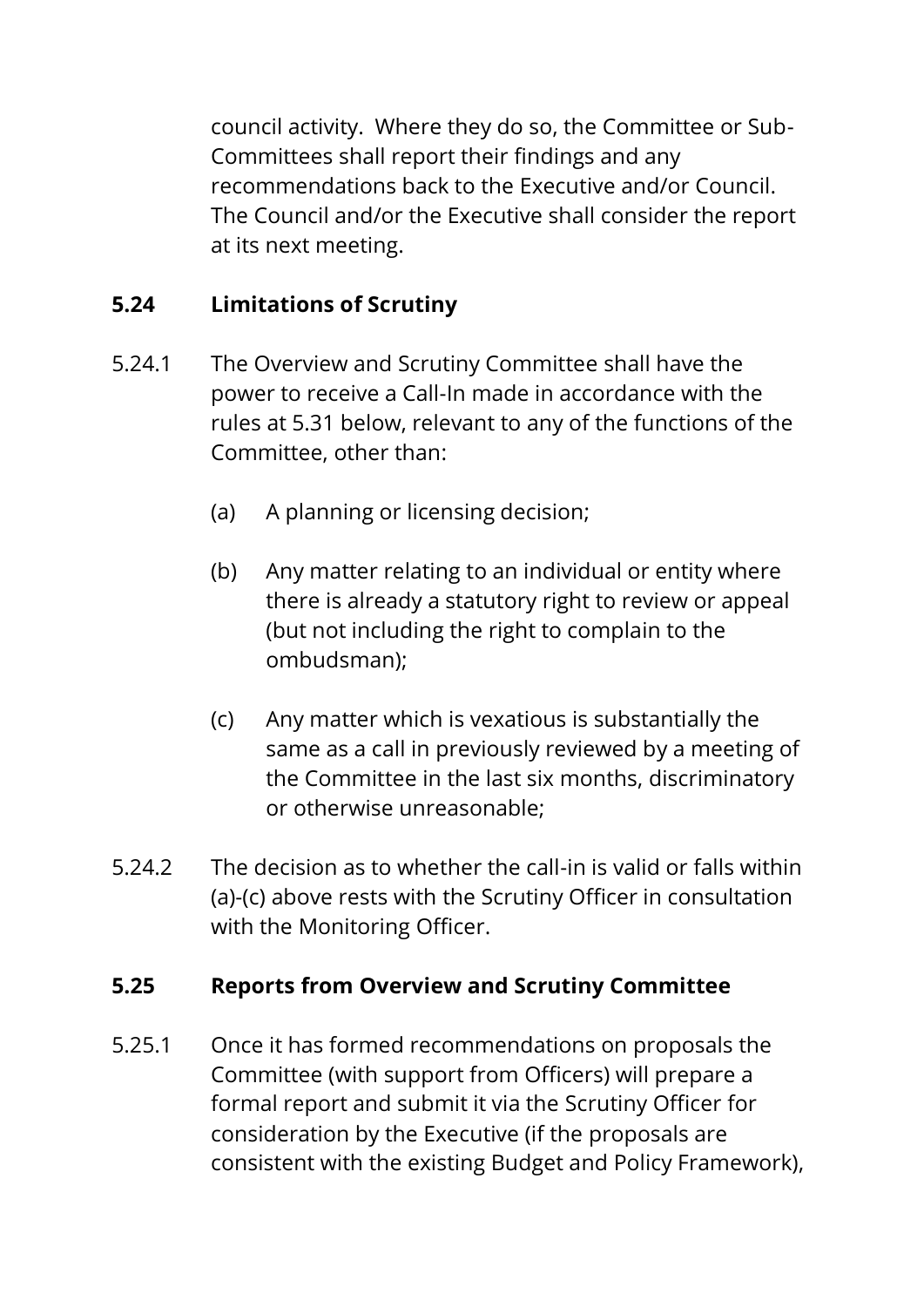or to the Council as appropriate (e.g. if the recommendation would require a departure from or a change to the agreed Budget and Policy Framework).

- 5.25.2 The Chairman, or in their absence, the Vice-Chairman of the Overview and Scrutiny Committee and will normally be responsible for presenting the report to the Executive or the Council as appropriate. However, in the case of the report of a Rapid Review and/or Task and Finish group, the report to the Executive and/or Council can also be made by the Chairman or Vice-Chairman of that Rapid Review and/or the Task and Finish Group.
- 5.25.3 If the Committee cannot agree on one single final report to the Council or Executive as appropriate, then a minority report may be prepared and submitted for consideration by the Council or Executive with the majority report with the agreement of the Committee.
- 5.25.4 The Council or Executive shall consider the report of the Overview and Scrutiny Committee at its next meeting.

#### **5.26 Making sure that scrutiny reports are considered by the Executive**

5.26.1 Once the Committee has completed its deliberations on any matter it will forward a copy of its final report to the Scrutiny Officer who will allocate it to either or both the Executive and the Council for consideration, according to whether the contents of the report would have implications for the Council's Budget and Policy Framework. If the Scrutiny Officer refers the matter to Council, they will also serve a copy on the Leader with notice that the matter is to be referred to Council. The Executive must be given the opportunity to respond to the Scrutiny report before the Council meets to consider it.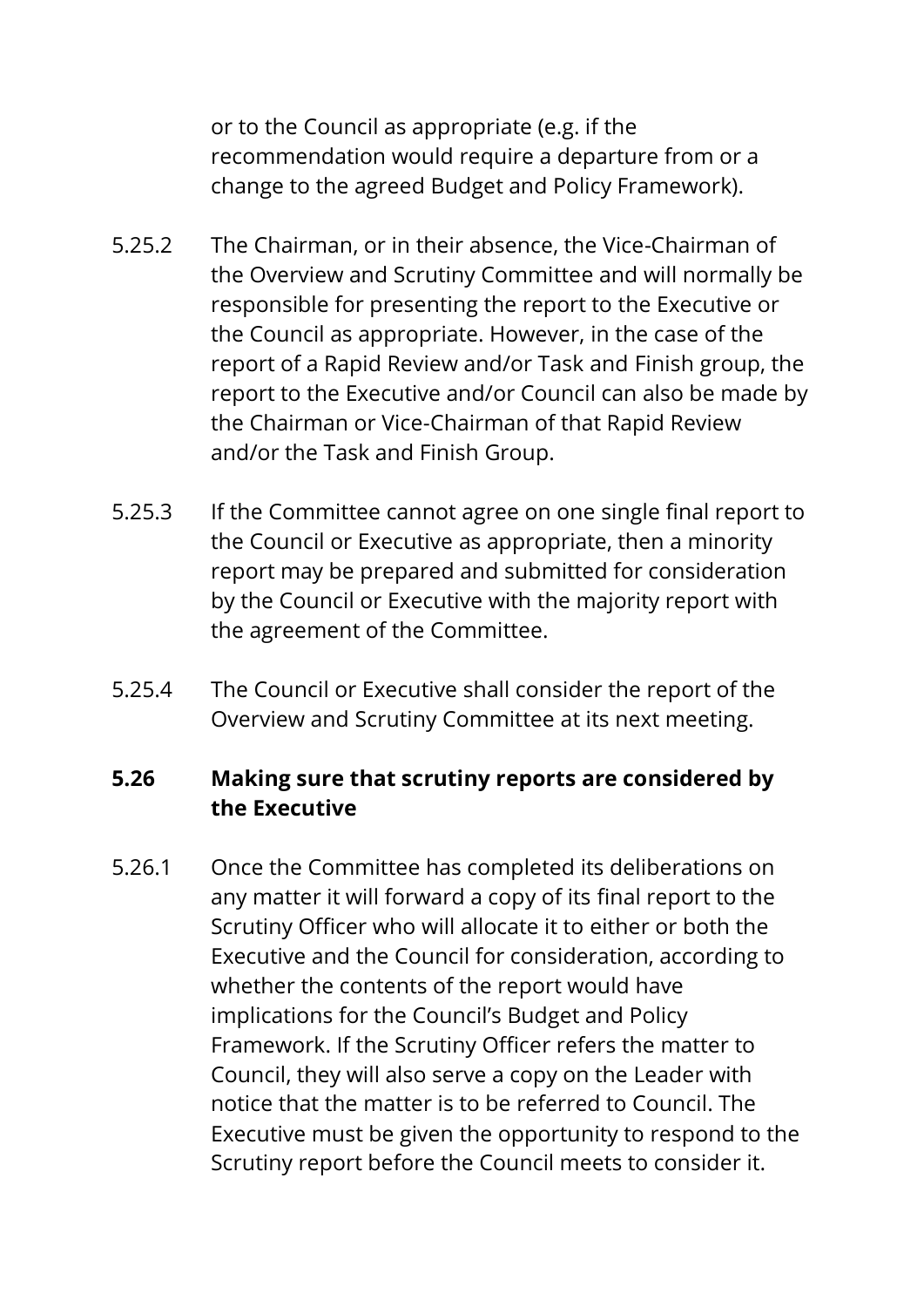When the Council does meet to consider any referral from the Scrutiny Committee on a matter which would impact on the Budget and Policy Framework, it shall also consider any response of the Executive to the scrutiny proposals.

5.26.2 The agenda for Executive meetings shall include an item entitled 'Issues arising from Overview and Scrutiny' and the Chairman will have a standing invitation to present this item should they wish to. Any reports referred to the Executive shall normally be included at this point in the agenda (unless they have been considered in the context of the Executive's deliberations on a substantive item on the agenda).

### **5.27 Members and officers giving account**

- 5.27.1 Any Scrutiny Committee or Sub-Committee may scrutinise and review decisions made or actions taken in connection with the discharge of any council functions. As well as reviewing documentation, in fulfilling the scrutiny role, it may require any Member of the Executive, the Head of Paid Service and/or any senior officer to attend before it to explain in relation to matters within their remit such as:
	- (a) any particular decision or series of decisions;
	- (b) the extent to which the actions taken implement council policy; and/or
	- (c) their performance;

and it is the duty of those persons to attend if so required.

5.27.2 Where any Member or officer is required to attend a Scrutiny Committee or Sub-Committee under this provision, the Chairman of that Committee or Sub-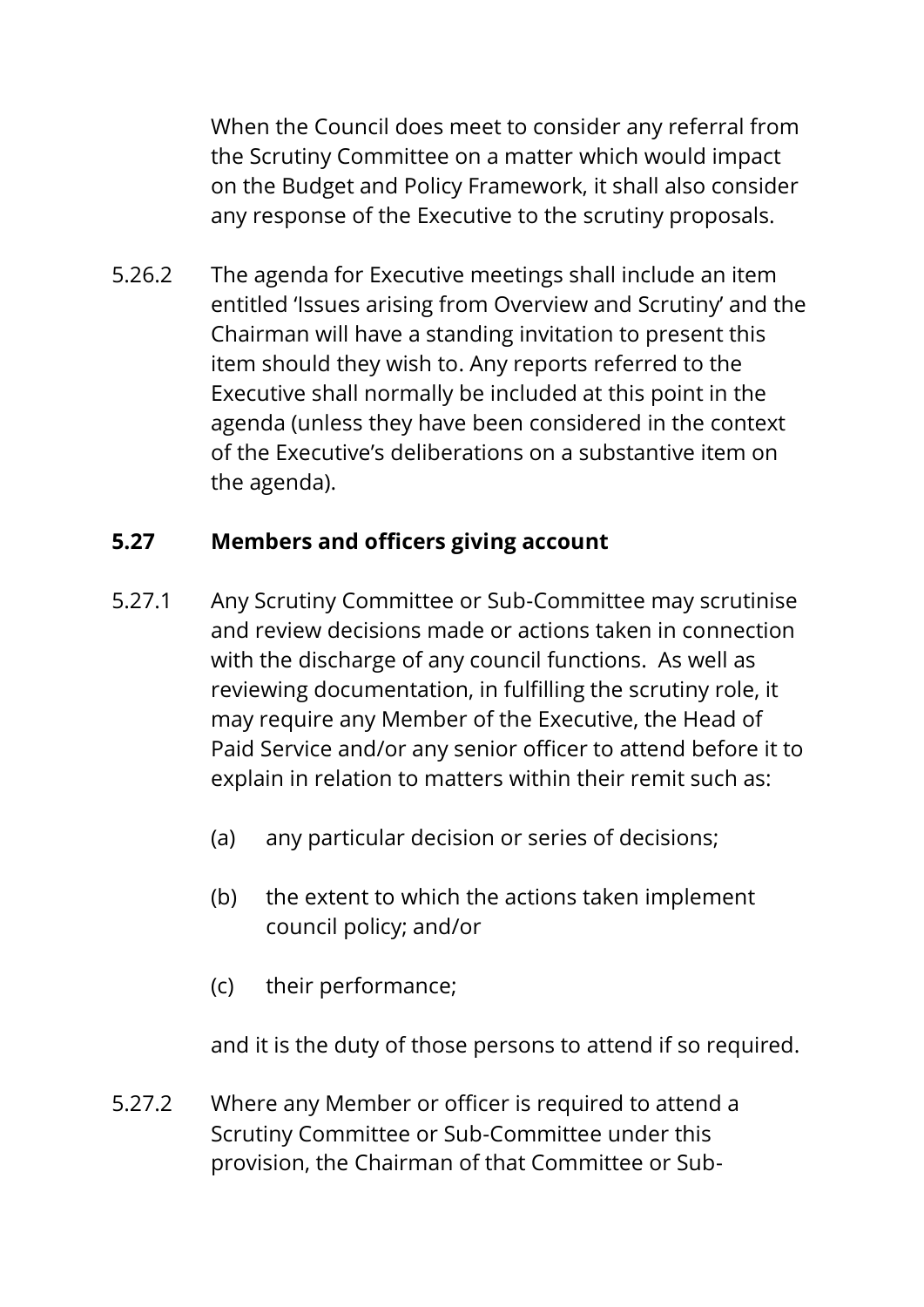Committee will inform the Scrutiny Officer. The Scrutiny Officer shall inform the Member or officer in writing giving at least 10 working days' notice of the meeting at which they are required to attend. The notice will state the nature of the item on which they are required to attend to give account and whether any papers are required to be produced for the Committee. Where the account to be given to the Committee will require the production of a report, then the Member or officer concerned will be given sufficient notice to allow for preparation of that documentation.

5.27.3 Where, in exceptional circumstances, the Member or officer is unable to attend on the required date, then the Committee or Sub-Committee shall in consultation with the Member or Officer arrange an alternative date for attendance.

### **5.28 Attendance by others**

5.28 The Overview and Scrutiny Committee may invite people other than those people referred to in paragraph 5.27 above to address it, discuss issues of local concern and/or answer questions. It may, for example, wish to hear from residents, stakeholders and Members and officers from other parts of the public sector and shall invite such people to address it.

#### **5.29 Forms of Scrutiny**

5.29.1 Scrutiny should not be limited to meetings of the Overview and Scrutiny Committee. Members will contact Executive Members and Officers to gather information to facilitate informed and focused discussion at Committee. These informal enquiries may assure Members at an early stage and allow the Committee's limited time to be used more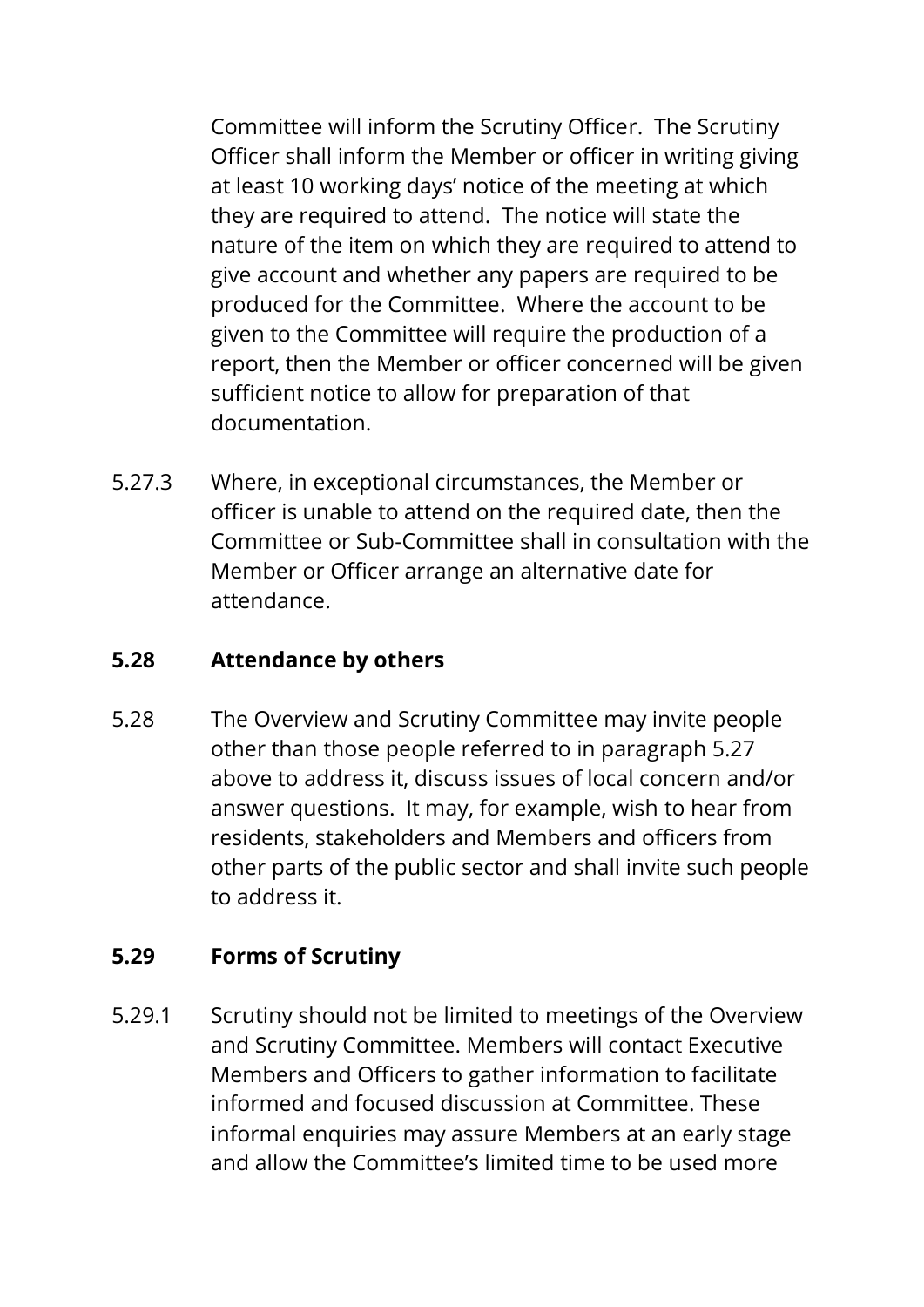appropriately.

- 5.29.2 The Overview and Scrutiny Committee have the following tools to utilise when scrutinising a topic and should be considered in the following order;
	- (a) A report via the Overview and Scrutiny Committee
	- (b) Rapid Review
	- (c) Task and Finish Group
	- (d) Call-in

#### **5.29 Rapid Reviews**

- 5.29.1 Rapid reviews can be set up by the Overview and Scrutiny Committee to work on a short, highly focused piece of work which cannot be completed in Committee.
- 5.29.2 Only one Rapid Review should be set up at one time and they should generally be limited to one meeting, which may be supported by Officers.
- 5.29.3 Rapid Reviews are informal bodies and shall have no decision making powers.
- 5.29.4 The Rapid Review will produce a report for consideration by the Overview and Scrutiny Committee at the end of the review.

#### **5.30 Task and finish groups**

5.30.1 Task and Finish Groups will be set up by the Overview and Scrutiny Committee to carry out detailed work in relation to specific topics or issues. The Overview and Scrutiny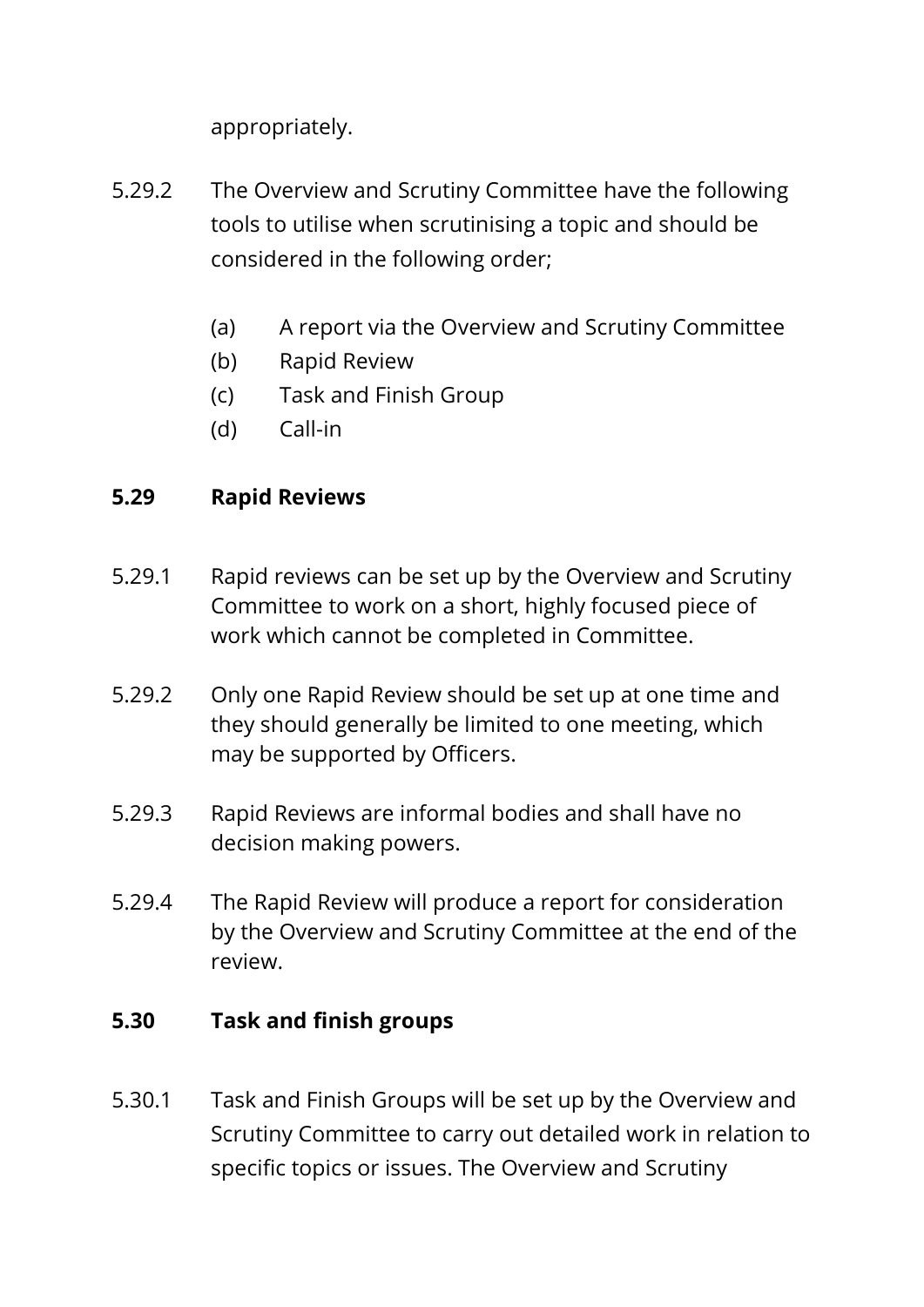Committee will decide what Task and Finish Groups are set up and what their terms of reference will be. These will include the membership of the group and the proposed dates of reporting to the Overview and Scrutiny Committee.

- 5.30.2 Only one Task and Finish Group should be set up at one time and they should be time limited and have duration of no more than eight weeks.
- 5.30.3 Task and Finish Groups are informal bodies and shall have no decision making powers.
- 5.30.4 Task and Finish Groups will keep the Overview and Scrutiny Committee informed of their progress. They will produce a report for consideration by the Overview and Scrutiny Committee at the end of the review.

#### **5.31 Call-in**

- 5.31.1 A key element of the scrutiny role concerns the arrangements for the "Call-in" of a decision taken by or on behalf of the Executive. Key or non-key decisions by the Executive, a Committee of the Executive or an individual Executive Member and key decisions made by an officer with delegated authority from the Executive, may be "called in" by four Members of the Council submitting a request in writing on the call in request form to the Chief Executive within five working days of the publication of that decision. No action can be taken on an item called in for scrutiny.
- 5.31.2 Call-in should only be used in exceptional circumstances. These are where Members have evidence which suggests that the Executive decision was not taken in accordance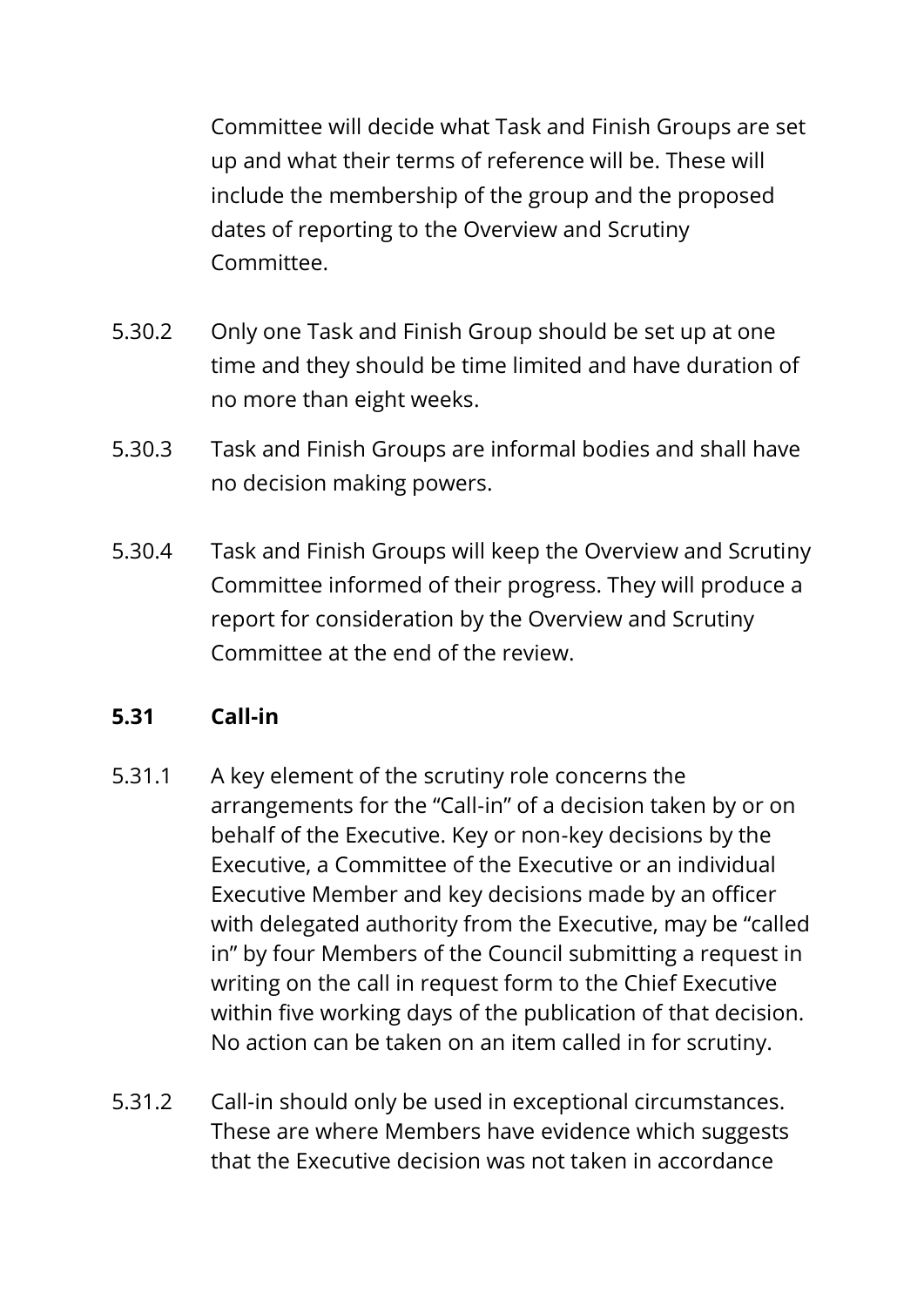with the principles set out in Section 3b (Decision Making). In order to ensure that Call-in is not abused; nor causes unreasonable delay, certain limitations are to be placed on its use. These are:

- (a) a decision must be called in by at least four Members of the Council; and
- (b) a decision on the same item may only be called in for scrutiny by the Committee on one occasion within a six month period. The six month period is to commence from the date the Call-in request is received by the Chief Executive;
- (c) Members who have called in a decision may withdraw their Call-in at any time prior to the meeting taking place to hear the Call-in, by giving notice in writing to the Scrutiny Officer.
- 5.31.3 The following arrangements for a Call-in will apply:
	- (a) when a key or non-key decision is made by the Executive (or by any Committee or Members of the Executive with a delegated authority contained in Section 3b of this Constitution) or a key decision is made by an officer with delegated authority from the Executive, the decision shall be published electronically. Notification of all such decisions will also be issued to all members by the person responsible for publishing the decision;
	- (b) the relevant notice will bear the date on which it is published and will specify that the decision will come into force, and may then be implemented, on the expiry of five working days after the publication of the decision, unless it is called in;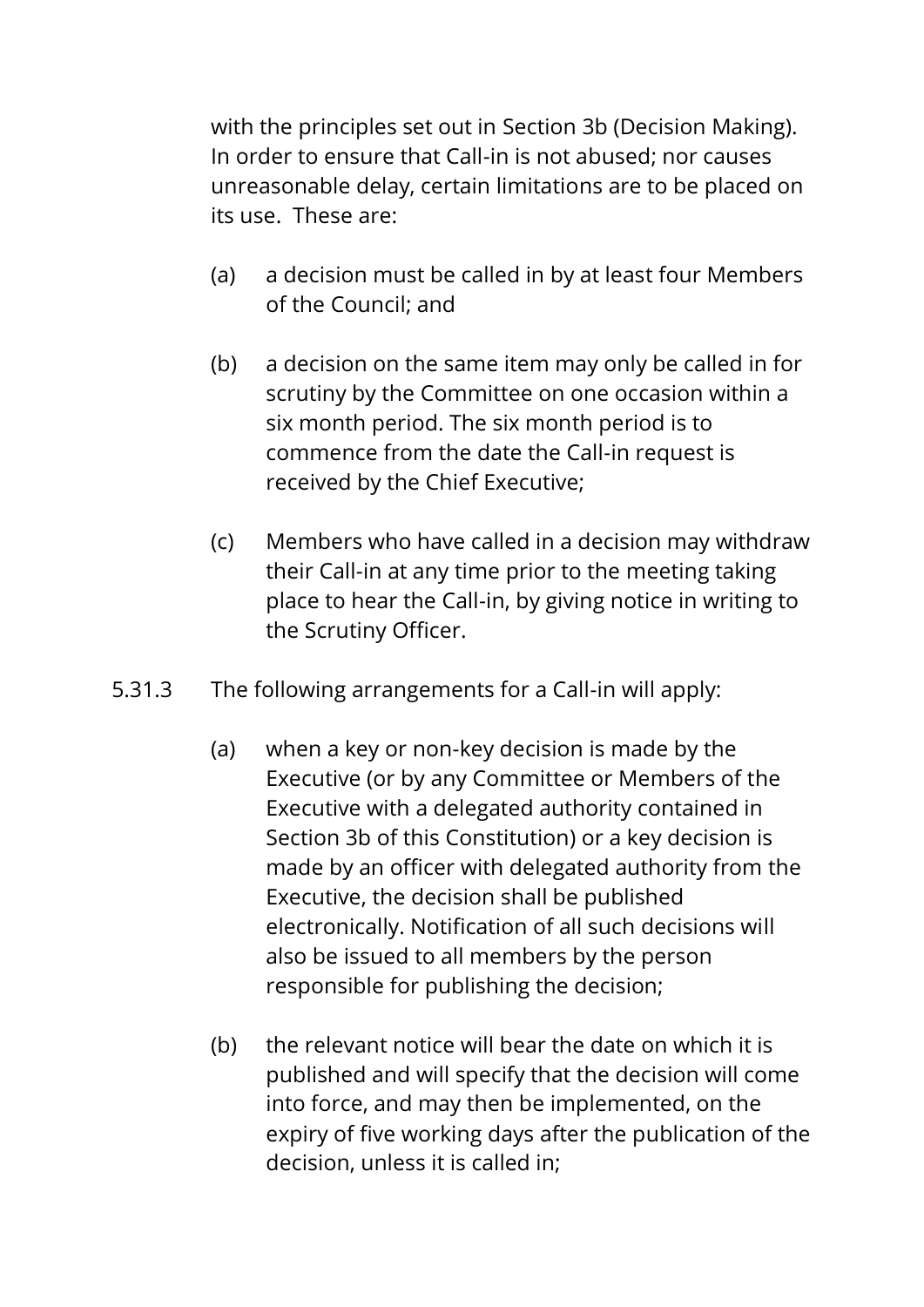- (c) during that period, the Chief Executive shall call in a decision for scrutiny by the Committee if so requested by Members (in accordance with paragraph 5.31.2 above), and shall notify the decision-taker of the Call-in. An item called in for scrutiny will normally be considered by the Overview and Scrutiny Committee at its next scheduled meeting. However, in consultation with the Chairman of the Committee, they may call an Extraordinary Meeting of the Committee on such date as they may determine (in accordance with the Access to Information Procedure Rules in Section 12 of this Constitution);
- (d) any Member considering calling in a decision must first make every effort to discuss the issue with the relevant Executive Member or the Leader of the Council;
- (e) Members using the Call-in arrangements have the right to address the Committee when it deals with the issue;
- (f) normally, the Committee will complete its scrutiny of the issue at that meeting and report the outcome to the next meeting of the Executive. However, the Committee may consider that further time is required to consider the issue and would therefore need to recommend to the Executive that further work be carried out and that the Overview and Scrutiny Committee makes recommendations at a later date. In these circumstances, the Executive will decide whether or not the decision should be implemented, having regard to the urgency, if any, of the matter and the provisions of the Budget and Policy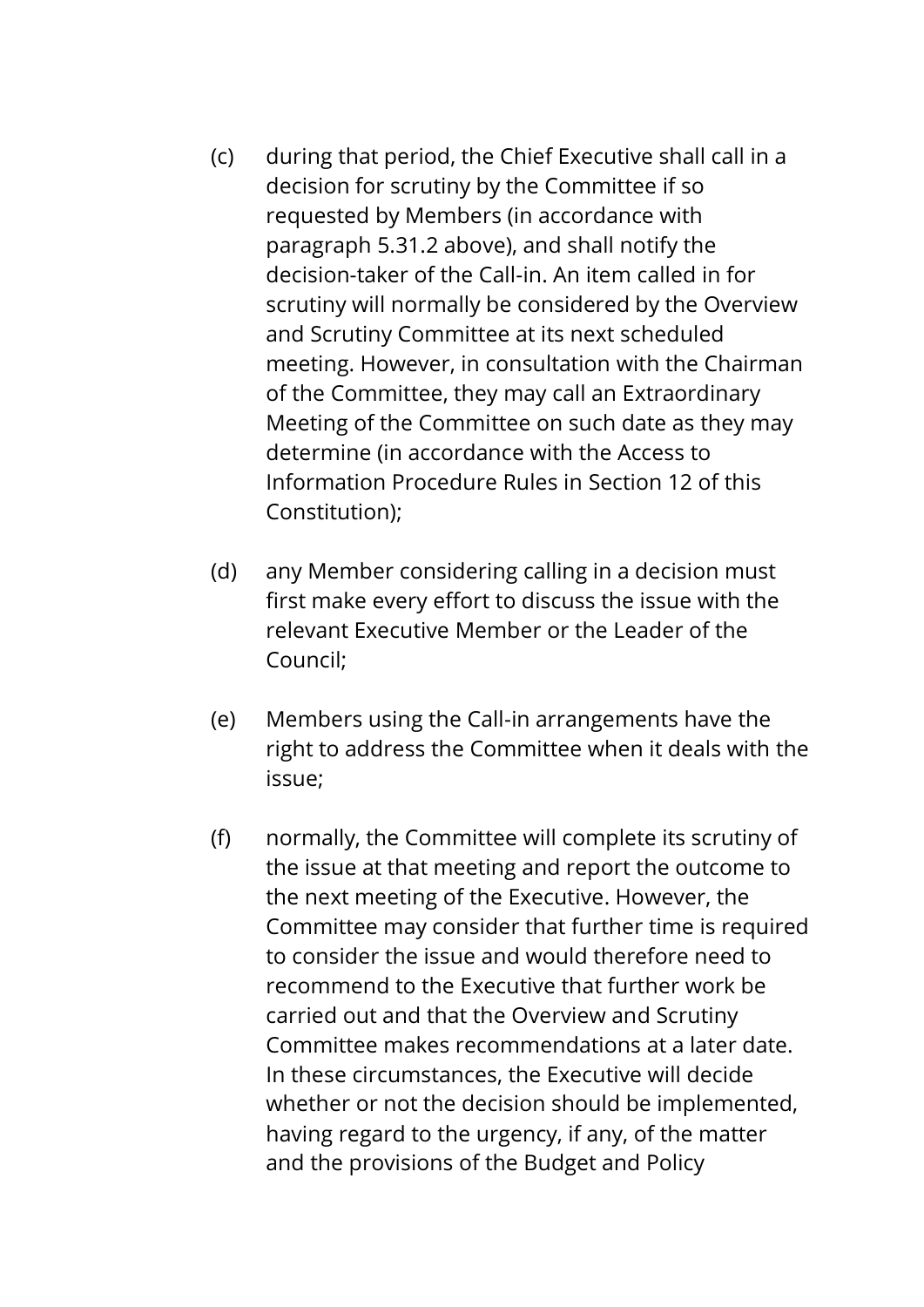Framework Rules (see (i) below);

- (g) if the Overview and Scrutiny Committee agrees with a called- in decision, the decision may be implemented immediately following the Overview and Scrutiny Committee meeting;
- (h) if, through the scrutiny process and/or in pursuance of the Budget and Policy Framework Procedure Rules set out in Section 13 of this Constitution, a called in decision is deemed to be contrary to the Policy Framework, and/or contrary to or not wholly consistent with the Budget, it may have to be referred to the Council for a final decision and the action cannot be acted upon until this decision is made;
- (i) if the called in decision does not contradict the Policy Framework and/or Budget but the Committee decides to make an alternative recommendation, this will be considered by the Executive at its next meeting and no action should be taken until a final decision has been made by the Executive.

#### **5.32 Call-in and urgency**

5.32.1 The Call-in procedure set out above shall not apply where the decision being taken by the Executive is urgent. A decision will be urgent if any delay likely to be caused by the Call-in process would seriously prejudice the council's or the public's interest. The record of the decision, and notice by which it is made public shall state whether in the opinion of the decision-making person or body, the decision is an urgent one, and therefore not subject to Callin. The Chairman of the Overview and Scrutiny Committee must agree both that the decision proposed is reasonable and that there are reasonable grounds for treating the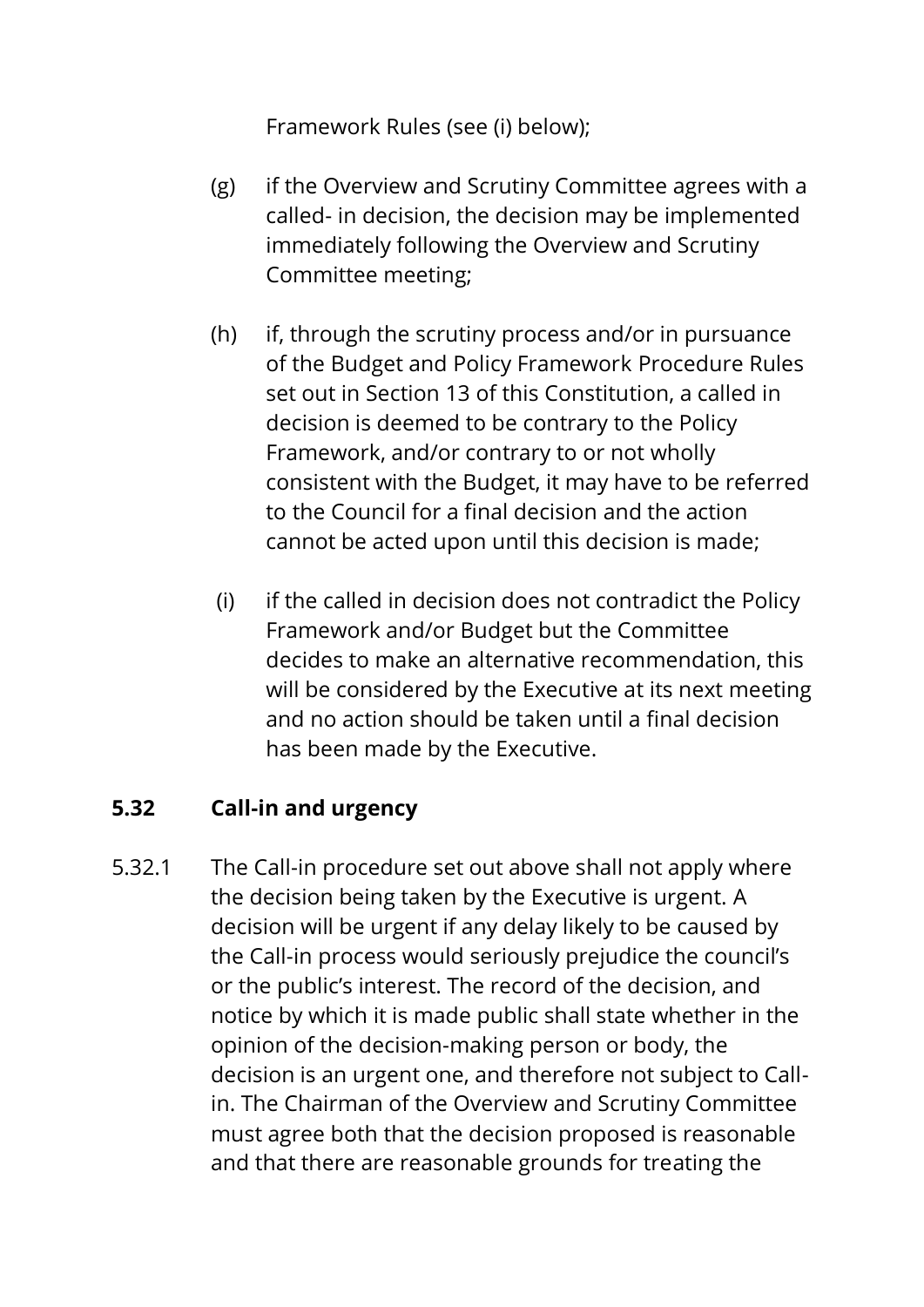decision as a matter of urgency. In the absence of the Chairman, the Vice Chairman of the Overview and Scrutiny Committee's consent shall be required. In the absence of both, the Head of Paid Service or their nominee's consent shall be required. Decisions taken as a matter of urgency must be reported to the next available meeting of the Council, together with the reasons for urgency.

## **5.33 The party whip**

5.33.1 As part of the scrutiny function, the imposition of the party whip is regarded by the Council as incompatible with the Overview and Scrutiny Committee's terms of reference. The party whip should not therefore be imposed on any member of the Overview and Scrutiny Committee while engaged in that Committee's work.

## **5.34 Councillor Call for Action (CCfA)**

5.34.1 Any Councillor may request that the Overview and Scrutiny Committee consider the inclusion of a Councillor Call for Action (CCfA) on its work programme, under the terms of the CCfA Protocol set out below. The operation of CCfA will be in full compliance with the Protocol and, as for Call-in, will be used only in exceptional circumstances where all other possible avenues for resolution of the issue have been followed by the referring Councillor, and yet a problem still exists.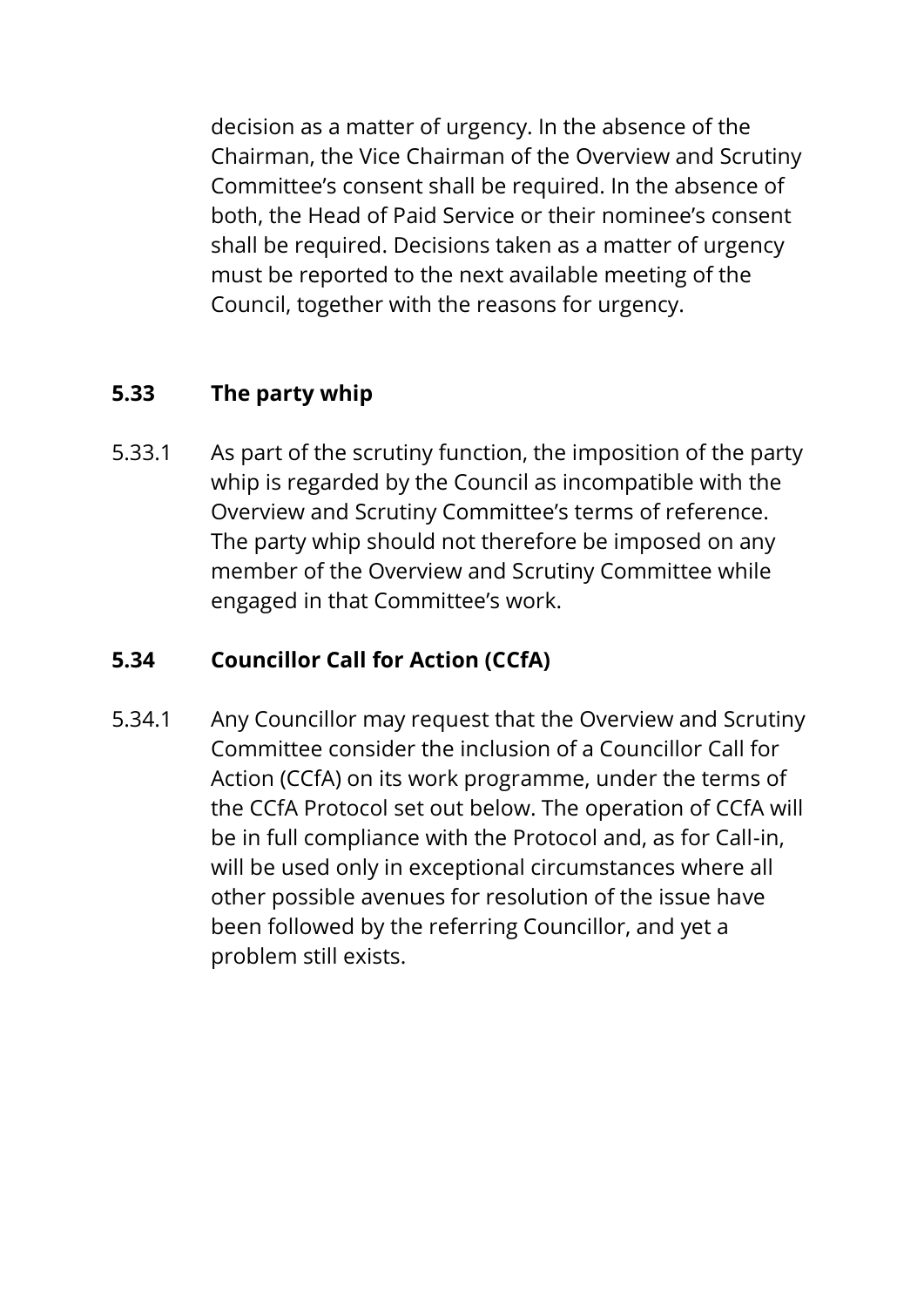# **Councillor Call for Action (CCfA) Protocol**

Under section 119 of the Local Government and Public Involvement in Health Act 2007, a Member may call for debate and discussion at a committee meeting, on a topic of neighbourhood concern. These powers are limited to an issue which affects a single council ward. CCfA will be considered by the Overview and Scrutiny Committee, whose terms of reference include within its remit, the subject of the CCfA. In order to initiate the CCfA process, the Chairman of the Committee, in conjunction with the Monitoring Officer, will need to be satisfied that the following criteria have been met:

# **Criteria**

Statutory Regulations specify matters that are excluded from CCfA:

- 1. any matter which is vexatious, discriminatory or not reasonable;
- 2. any matter which is the subject of an individual complaint;
- 3. any matter relating to a planning appeal, licensing appeal or other issue where there is an alternative avenue available; and
- 4. the matter must be one where all other attempts at resolution have been exhausted.

The following process will need to be followed:

# **Process**

- 1. A Member should direct a CCfA request in writing to the Chairman of the Overview and Scrutiny Committee and the Monitoring Officer who will, if the above criteria are met, allow the issue to be placed on the agenda for a subsequent meeting. The request should specify:
	- the ward concerned and how the issue relates only to that ward;